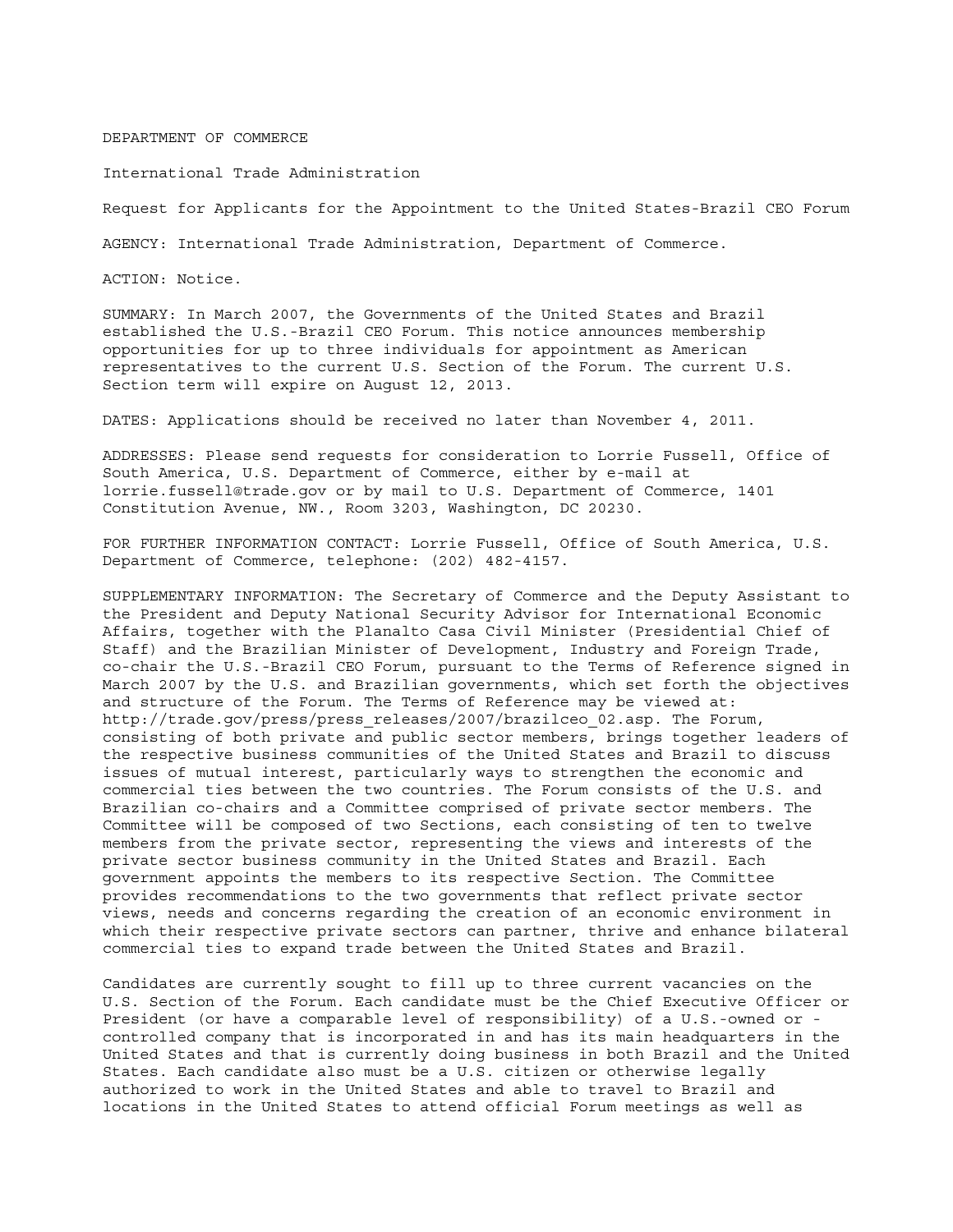independent U.S. Section and Committee meetings. In addition, the candidate may not be a registered foreign agent under the Foreign Agents Registration Act of 1938, as amended. Applicants may not be federally-registered lobbyists, and, if appointed, will not be allowed to continue to serve as members of the U.S. Section of the Committee if the member becomes a federally-registered lobbyist.

Evaluation of applications for membership in the U.S. Section by eligible individuals will be based on the following criteria:

-A demonstrated commitment by the individual's company to the Brazilian market either through exports or investment.

-A demonstrated strong interest in Brazil and its economic development.

-The ability to offer a broad perspective and business experience to the discussions.

-The ability to address cross-cutting issues that affect the entire business community.

-The ability to initiate and be responsible for activities in which the Forum will be active.

Members will be selected on the basis of who will best carry out the objectives of the Forum as stated in the Terms of Reference establishing the U.S.-Brazil CEO Forum. The U.S. Section of the Forum should also include members that represent a diversity of business sectors and geographic locations. To the extent possible, U.S. Section members also should represent a cross-section of small, medium, and large firms.

U.S. members will receive no compensation for their participation in Forumrelated activities. Individual members will be responsible for all travel and related expenses associated with their participation in the Forum, including attendance at Committee and Section meetings. Only appointed members may participate in official Forum meetings; substitutes and alternates will not be designated. U.S. members will normally serve for two year terms, but may be reappointed.

To be considered for membership, please submit the following information as instructed in the ADDRESSES and DATES captions above: Name(s) and title(s) of the individual(s) requesting consideration; name and address of company's headquarters; location for incorporation; size of the company; size of company's export trade, investment, and nature of operations or interest in Brazil; an affirmative statement that the applicant is not a federally-registered lobbyist, and that the applicant understands that if appointed, the applicant will not be allowed to continue to serve as a member of the U.S. Section of the Forum if the applicant becomes a federally registered lobbyist; and a brief statement of why the candidate should be considered, including information about the candidate's ability to initiate and be responsible for activities in which the Forum will be active. Applications will be considered as they are received. All candidates will be notified of whether they have been selected.

Dated: October 14, 2011. Anne Driscoll, Director for the Office of South America.